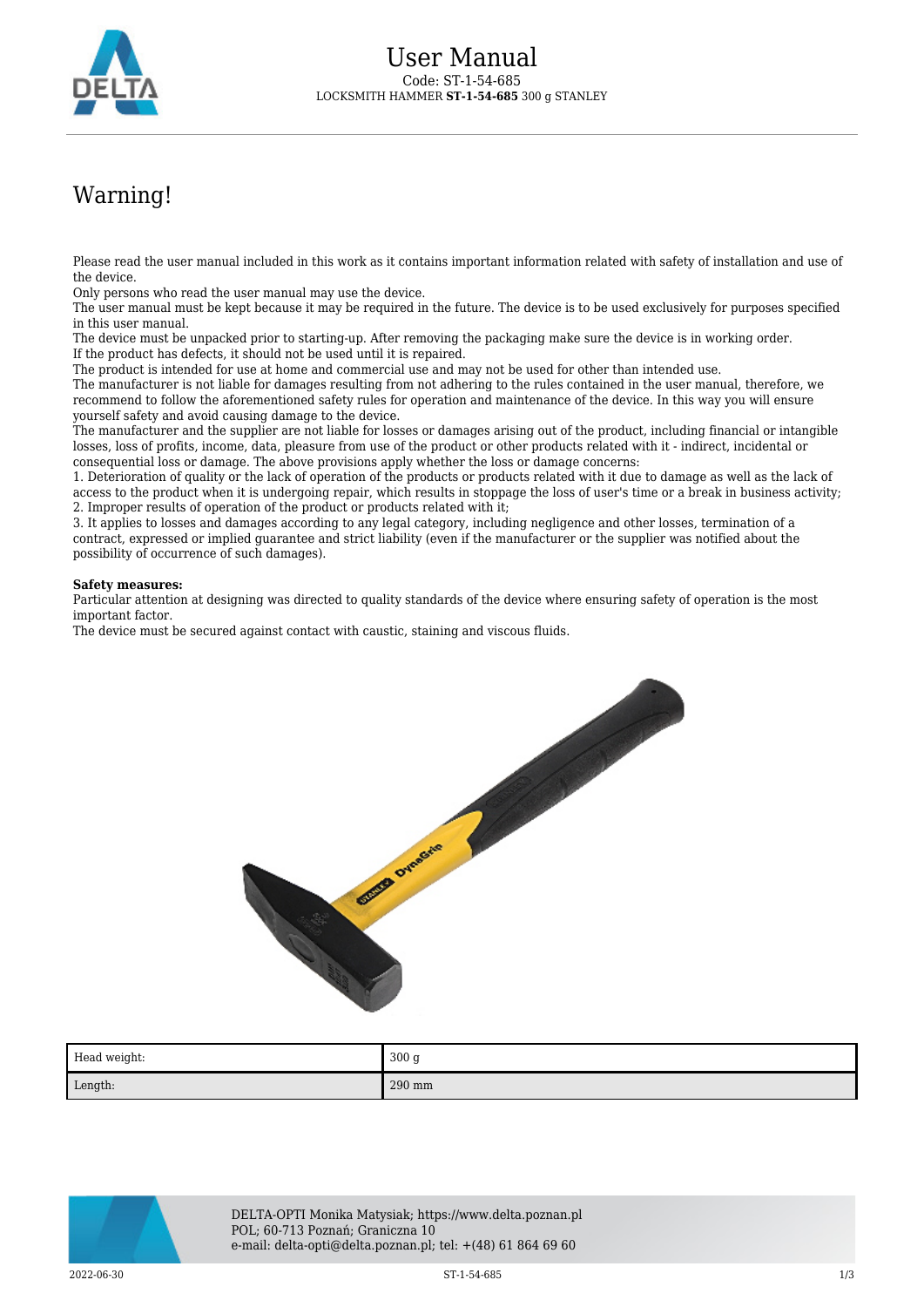

## User Manual Code: ST-1-54-685 LOCKSMITH HAMMER **ST-1-54-685** 300 g STANLEY

| l Main features:      | • Ergonomic, bi-material handle that effectively absorbs vibration,<br>• Strong connection head with handle, made using epoxy resin,<br>• The special profile of the head ensures durability and resistance to damage,<br>• DIN 1040 compliance |
|-----------------------|-------------------------------------------------------------------------------------------------------------------------------------------------------------------------------------------------------------------------------------------------|
| Weight:               | $0.495$ kg                                                                                                                                                                                                                                      |
| Dimensions:           | $290 \times 108 \times 25$ mm                                                                                                                                                                                                                   |
| Manufacturer / Brand: | <b>STANLEY</b>                                                                                                                                                                                                                                  |
| Guarantee:            | 2 years                                                                                                                                                                                                                                         |